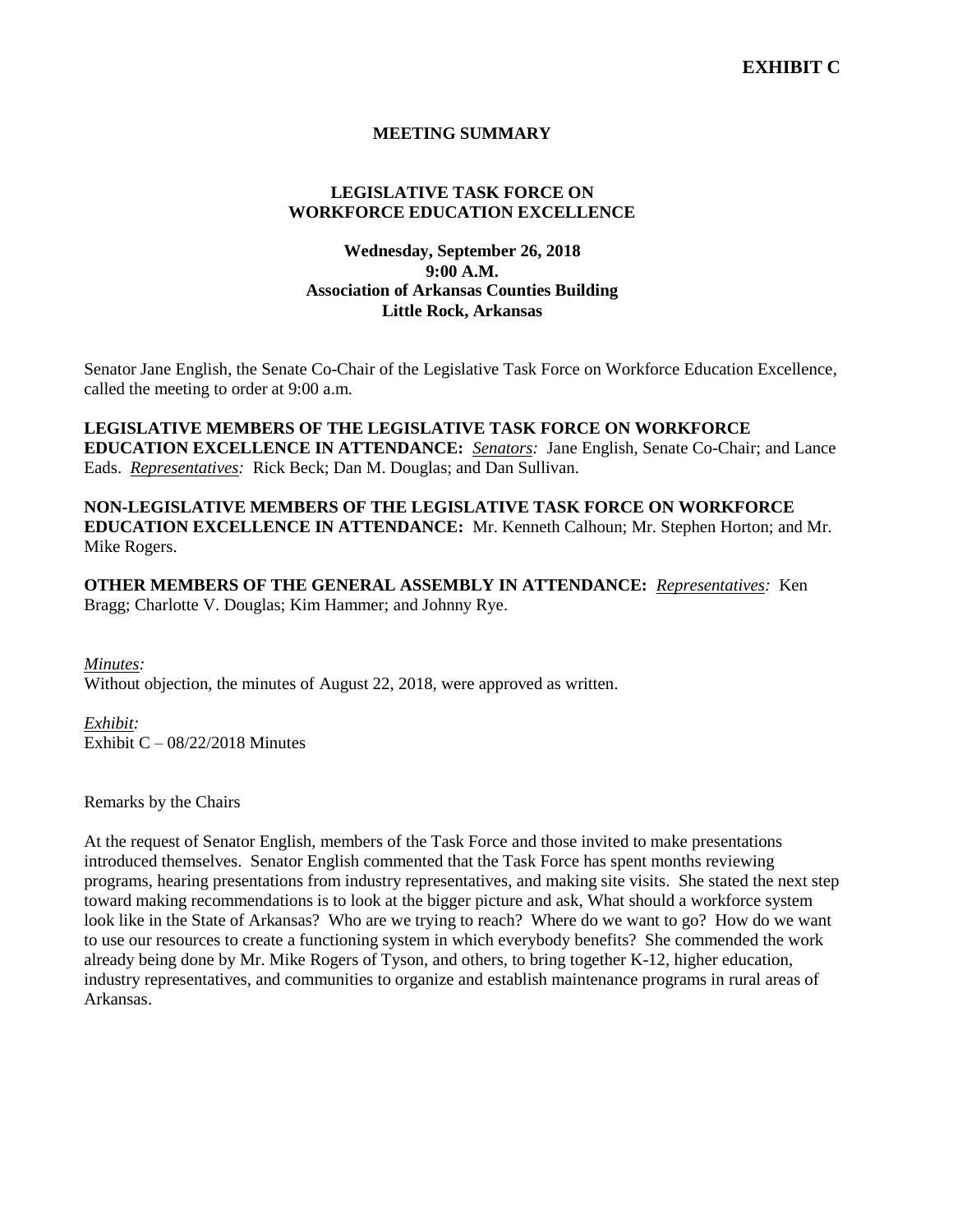Discussion of *Building a Skilled Workforce for a Stronger Southern Economy*, a joint report of the National Skills Coalition and the Federal Reserve Banks of Atlanta and St. Louis

# *Presenters:*

**Ms. Melissa Johnson**, Senior State Policy Analyst, National Skills Coalition, and **Ms. Samantha Evans**, Community Development Advisor – Workforce Development, Federal Reserve Bank of St. Louis, were recognized. Utilizing a PowerPoint presentation, Ms. Johnson and Ms. Evans reviewed the National Skills Coalition's report, discussed policy recommendations, and answered related questions. Ms. Johnson and Ms. Evans included a discussion of middle-skill jobs; tackling barriers to work; addressing inequities and outcomes to arrive at an inclusive economy; the roadmap to southern skill-building and vehicles for implementing the roadmap. Ms. Johnson detailed five recommendations, and provided state examples for each of the recommendations.

### *Contributor to the Discussion:*

**Mr. Quentin Suffren**, Managing Director - Innovation Policy, Excel*in*Ed

### *Issues Included in the Discussion:*

- clarification of "middle skills,"
- pushing training and skills development back to high school,
- workforce development and economic growth,
- whether barriers to work, such as poverty, transportation, childcare, or having a criminal record, are a cause or an effect,
- making a living wage as part of the education and training solution,
- **P** providing a breakdown of mid-level skills gap by state,
- $\blacksquare$  the disconnect between education and business needs,
- **the trends indicating that employers are picking up more responsibility for training workers,**
- systemic alignment of Key Performance Indicators (KPI) and job placement,
- outcomes-based funding model at Texas State Technical College, and
- Arkansas Career Pathways Initiative as a successful example of providing career advice and navigation.

#### *PowerPoint Presentation:*

Building a Skilled Workforce for a Stronger Southern Economy: Opportunities for Arkansas

### *Exhibit:*

Exhibit D – Building a Skilled Workforce for a Stronger Southern Economy

### *Handouts:*

Handout #1 – Building a Skilled Workforce for a Stronger Southern Economy: Opportunities for Arkansas

Handout #2 – *Southern states must build a skilled workforce for a stronger economy*, article by Ms. Melissa Johnson

Discussion of *Putting Career and Technical Education to Work for Students: A Playbook for State Policymakers*

### *Presenters:*

**Mr. Nathan Hoffman**, Regional Advocacy Director - Gulf Region, Excel*in*Ed, was recognized. Mr. Hoffman stated that the Foundation for Excellence in Education (Excel*in*Ed) is a non-profit organization, the main goal of which is to help states customize policies built around student-centered models for education.